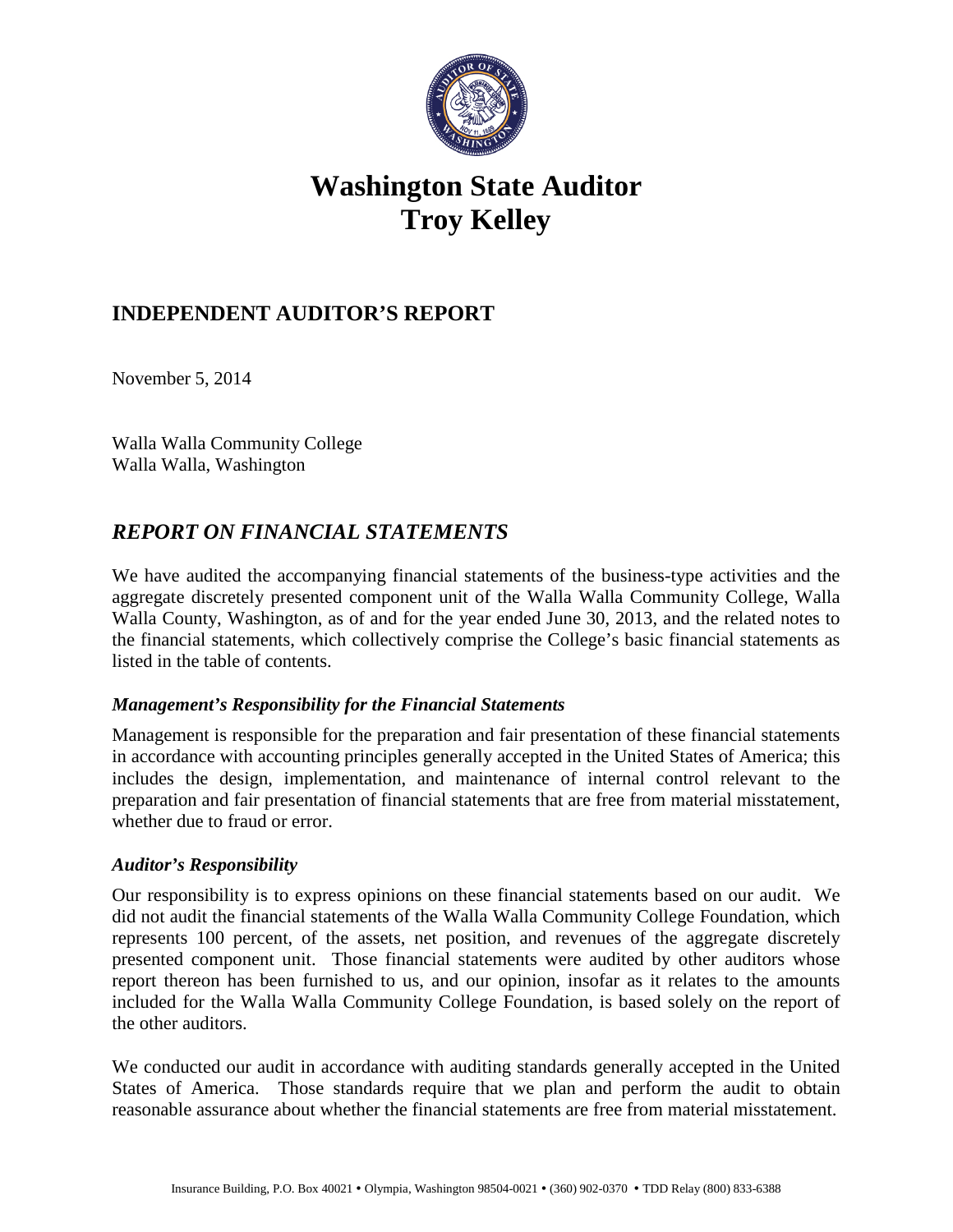An audit involves performing procedures to obtain audit evidence about the amounts and disclosures in the financial statements. The procedures selected depend on the auditor's judgment, including the assessment of the risks of material misstatement of the financial statements, whether due to fraud or error. In making those risk assessments, the auditor considers internal control relevant to the College's preparation and fair presentation of the financial statements in order to design audit procedures that are appropriate in the circumstances, but not for the purpose of expressing an opinion on the effectiveness of the College's internal control. Accordingly, we express no such opinion. An audit also includes evaluating the appropriateness of accounting policies used and the reasonableness of significant accounting estimates made by management, as well as evaluating the overall presentation of the financial statements.

We believe that the audit evidence we have obtained is sufficient and appropriate to provide a basis for our audit opinions.

#### *Opinion*

In our opinion, based on our audit and the report of other auditors, the financial statements referred to above present fairly, in all material respects, the respective financial position of the business-type activities and the aggregate discretely presented component unit of the Walla Walla Community College, Washington, as of June 30, 2013, and the respective changes in financial position and, where applicable, cash flows thereof for the year then ended in accordance with accounting principles generally accepted in the United States of America.

#### *Matters of Emphasis*

As discussed in Note 1, the financial statements of Walla Walla Community College are intended to present the financial position, the changes in financial position and, where applicable, cash flows of only that portion of the business-type activities of the State of Washington that is attributable to the transactions of the College and its aggregate discretely presented component unit. They do not purport to, and do not, present fairly the financial position of the State of Washington as of June 30, 2013, the changes in its financial position, or, where applicable, its cash flows for the years then ended in conformity with accounting principles generally accepted in the United States of America. Our opinion was not modified with respect to this matter.

### *Other Matters*

### *Required Supplementary Information*

Accounting principles generally accepted in the United States of America require that the management's discussion and analysis on pages 4 through 13 be presented to supplement the basic financial statements. Such information, although not a part of the basic financial statements, is required by the Governmental Accounting Standards Board who considers it to be an essential part of financial reporting for placing the basic financial statements in an appropriate operational, economic or historical context. We have applied certain limited procedures to the required supplementary information in accordance with auditing standards generally accepted in the United States of America, which consisted of inquiries of management about the methods of preparing the information and comparing the information for consistency with management's responses to our inquiries, the basic financial statements, and other knowledge we obtained during our audit of the basic financial statements. We do not express an opinion or provide any